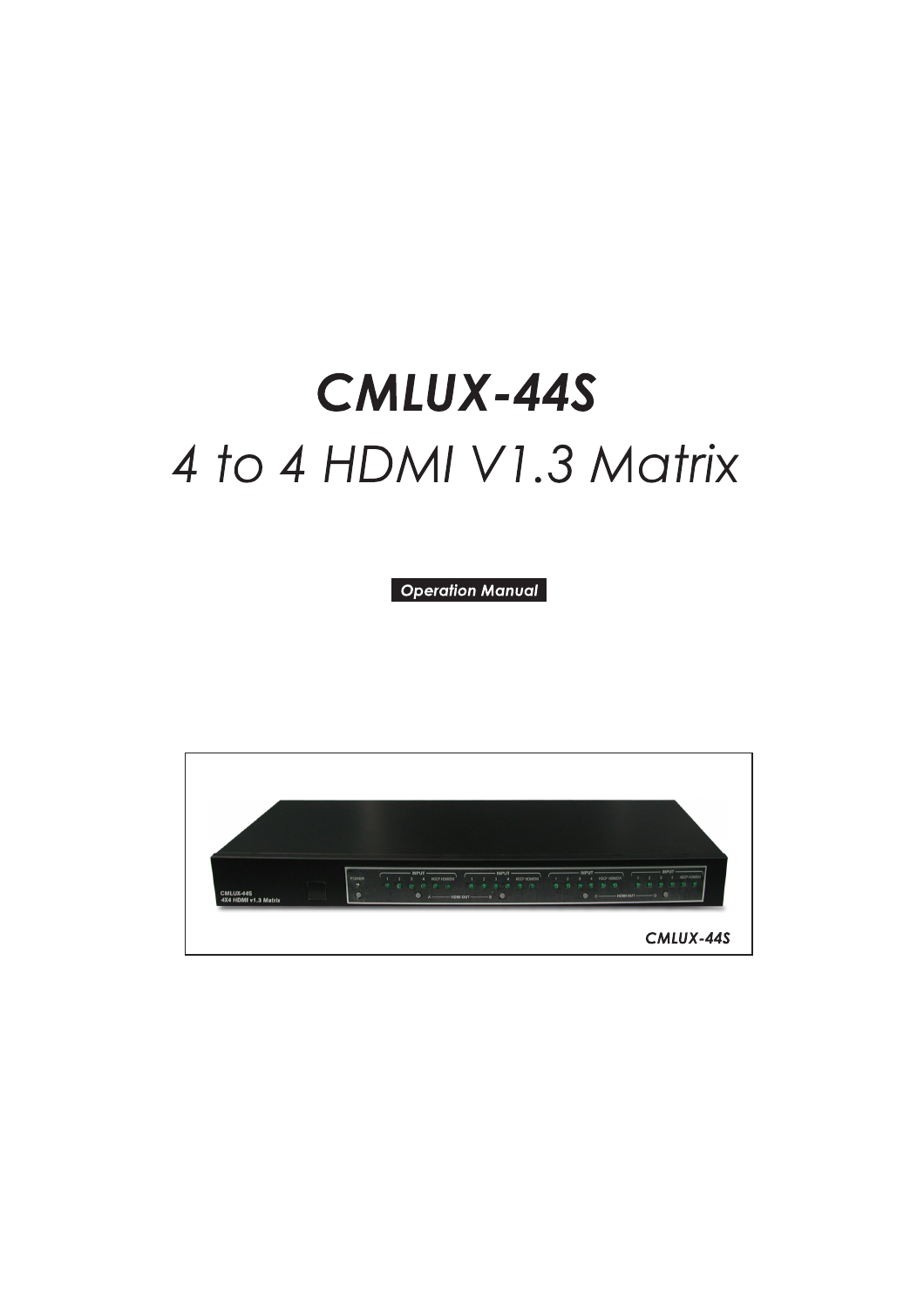# **TABLE OF CONTENTS**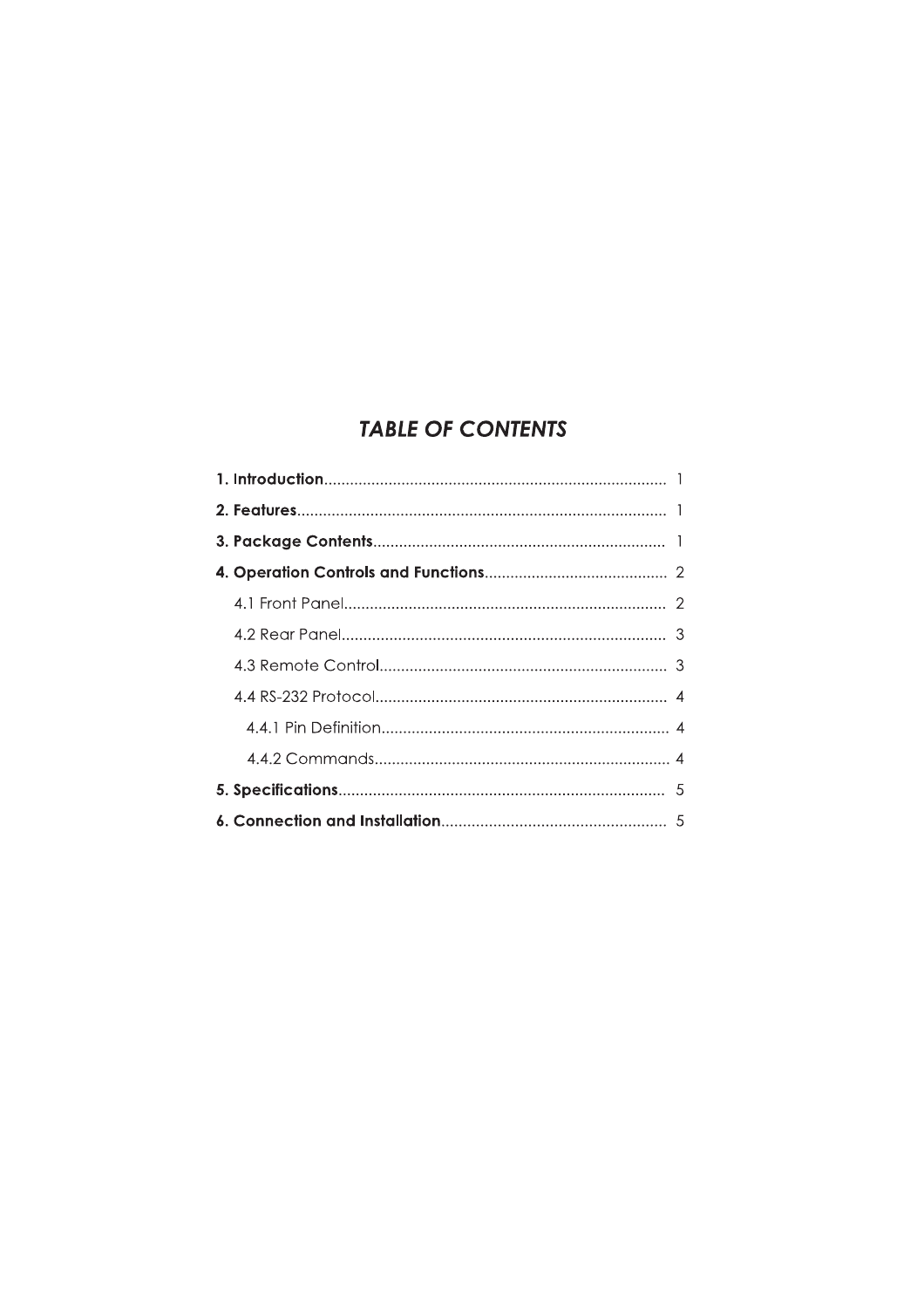## 1. Introduction

This is a high performance HDMI Matrix with remote control. This is compatible to HDMI v1.3 specifications, a cutting-age technology which defines the support to transfer Deep Color (10 bits/color) video and new lossless compressed (Dolby TrueHD, Dolby Digital Plus and DTS-HD Master Audio) digital audio. It offers you maximum convenience in HDMI signal distribution when you have multiple HDMI sources and displays to connect together. Each of the four HDMI sources can be directed to any one of the four HDMI displays so each can show different sources.

## 2. Features

- HDMI 1.3, HDCP 1.1 and DVI 1.0 compliant.
- Supports digital video formats in Deep Color Mode at up to 30 bits (10bits/color) and new lossless compressed (Dolby TrueHD, Dolby Digital Plus and DTS-HD Master Audio) digital audio.
- The HDMI input is compensated, clock / phase adjusted, and jitter eliminated so the output is a brand new standard HDMI signal.
- Supports input source LED indicators on each output select.
- Compatible with all HDMI sources and displays.
- Supports a wide range of PC and HDTV resolutions from VGA to UXGA and 480i to 1080p.
- Supports RS-232 control.
- Supports IR remote control and IR extender.
- Dolby Digital, DTS digital audio transmission (32-192 kHz Fs sample rate).
- Supports LPCM7.1 channels output from each independent HDMI ports.
- HDMI cable distance test with 1080p/8bits resolution, the Input/Output source can run up to 20/15 meters. If 1080p/10bits the Input/Output source can run up to 15/15 meters.

[Note]: When input is 1080p/12bits, the output will down covert to 1080p/10bits.

• Supports EDID functionality.

## **3. Package Contents**

- $\bullet$  4 to 4 V1.3 HDMI Matrix.
- 5V DC power supply adaptor.
- Operation Manual.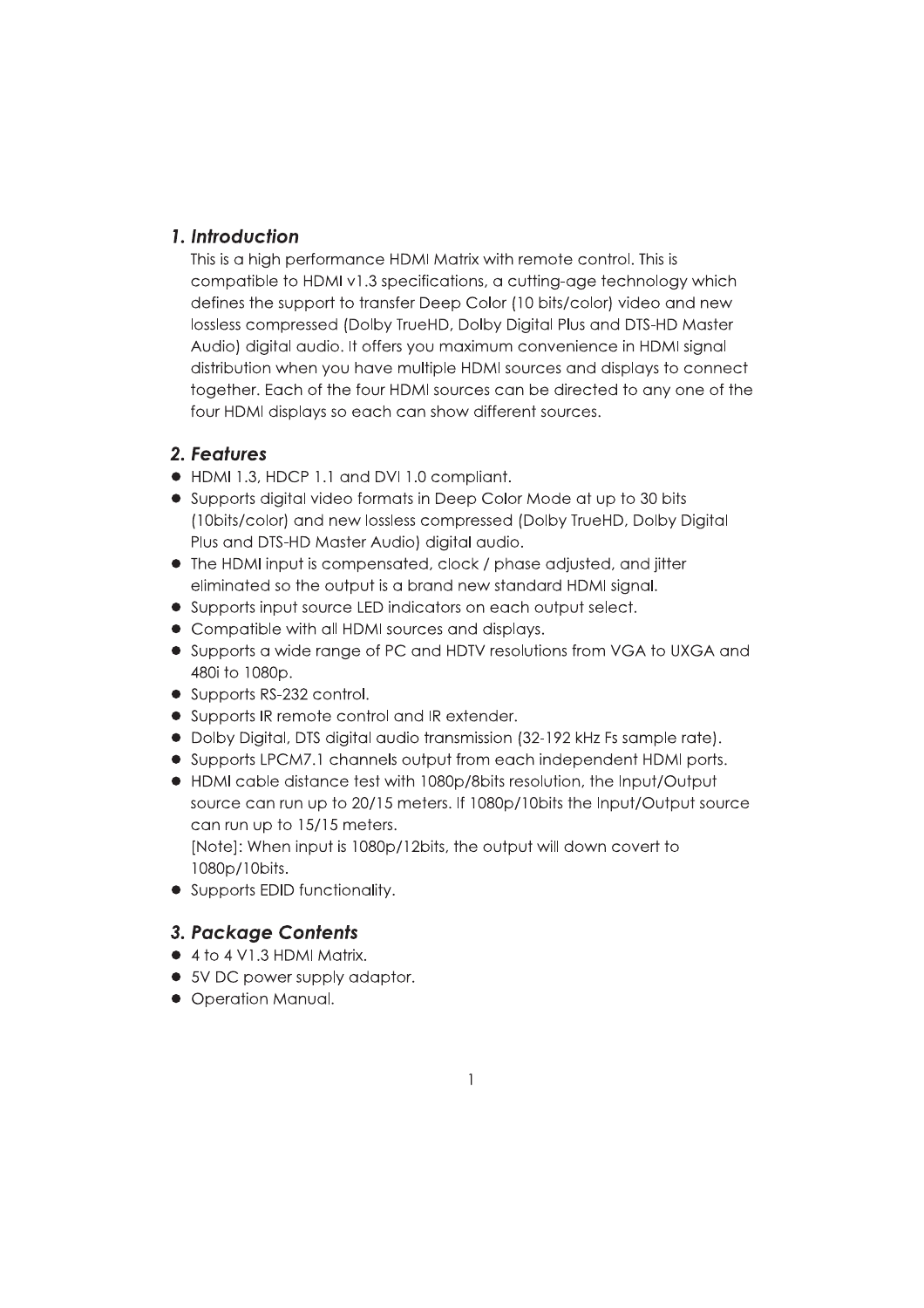#### **4. Operation Controls and Functions** 4.1 Front Panel



- (1). Remote control sensor.
- 2. Power switch & LED Indicator: The LED will illuminate when the power is turned on.
- 3). Input Select/Indicators (A): Press the "HDMI out A" button repeatedly to switch to your desired source and the LED will illuminate to indicate which input source is being selected and routed to HDMI A display. Also, when the input source is HDMI the HDMI/DVI LED will illuminate, when the input source is DVI the LED will not illuminate. Meanwhile, the input source if with the HDCP protection the HDCP LED will illuminate.
- (4). Input Select/Indicators (B): Press the "HDMI out A" button repeatedly to switch to your desired source and the LED will illuminate to indicate which input source is being selected and routed to HDMI B display. Also, when the input source is HDMI the HDMI/DVI LED will illuminate, when the input source is DVI the LED will not illuminate. Meanwhile, the input source if with the HDCP protection the HDCP LED will illuminate.
- (5). Input Select/Indicators (C): Press the "HDMI out A" button repeatedly to switch to your desired source and the LED will illuminate to indicate which input source is being selected and routed to HDMIC display. Also, when the input source is HDMI the HDMI/DVI LED will illuminate, when the input source is DVI the LED will not illuminate. Meanwhile, the input source if with the HDCP protection the HDCP LED will illuminate.
- (6). Input Select/Indicators (D): Press the "HDMI out A" button repeatedly to switch to your desired source and the LED will illuminate to indicate which input source is being selected and routed to HDMI D display. Also, when the input source is HDMI the HDMI/DVI LED will illuminate, when the input source is DVI the LED will not illuminate. Meanwhile, the input source if with the HDCP protection the HDCP LED will illuminate.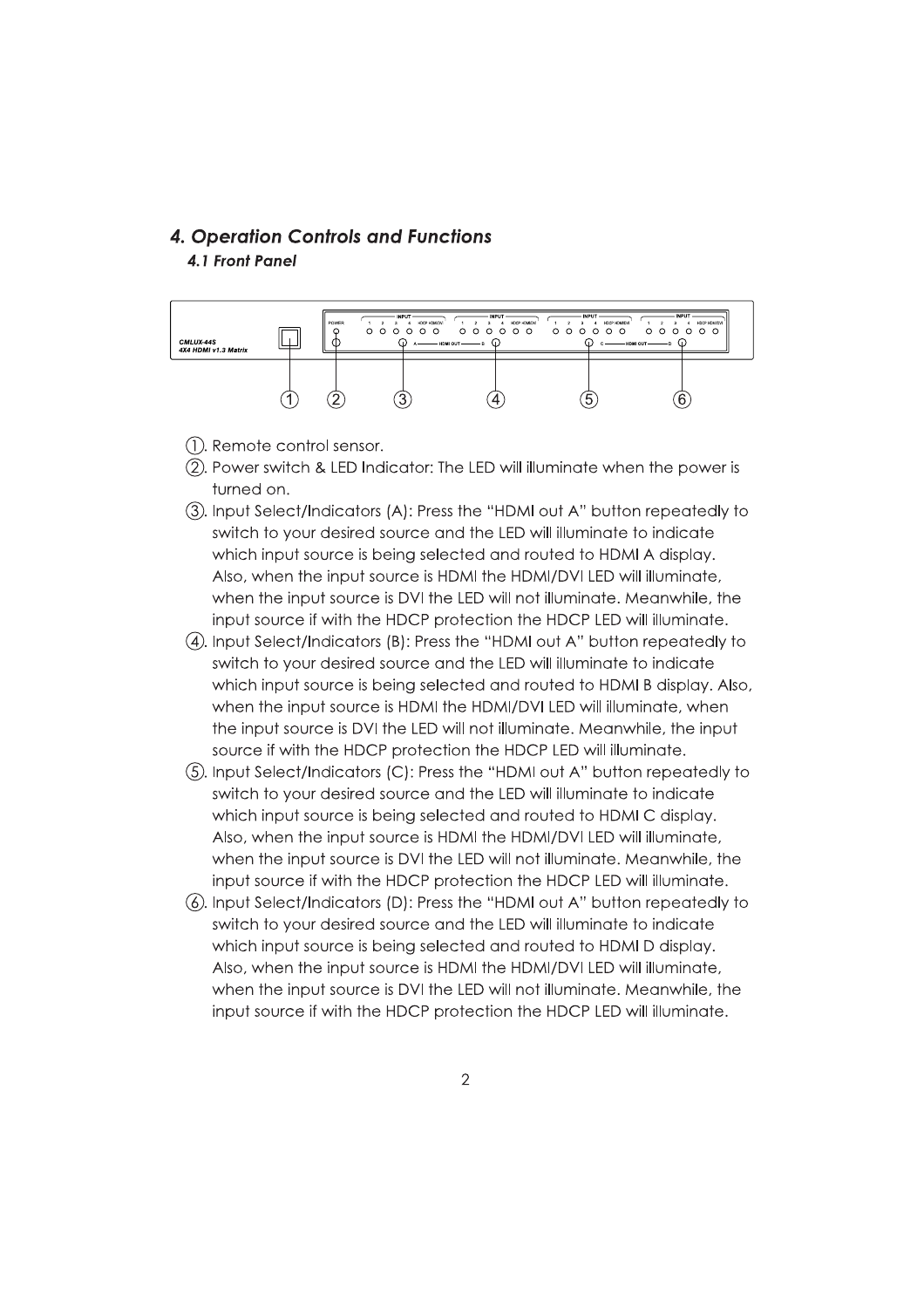#### **4.2 Rear Panel**



(1). EDID Control Switcher: Default factory setting is TV, leave as if the display is properly. Switch to STD to use build-in EDID if the display has problems. When the select in TV mode, the unit will detect the first HDMI v1.2/8bits, HDMI v1.3 (10bits or 12bits) or DVI output source's EDID and record in the unit. When the output sources connected with the entire combination version (HDMI v1.2/8bits, v1.3/10bits, v1.3/12bits or DVI), the system can automatically to support HDMI v1.2/8bits, v1.3/10bits, v1.3/12bits or DVI to expect ports.

[Note]: The detection priority is HDMI  $v1.3$  > HDMI  $v1.2$  > DVI.

- (2). RS-232 communication port: Connect to the COM port of your PC for the distant control over RD-232 channel.
- 3). HDMI outputs: Connect each of these output ports to the HDMI display.
- 4). HDMI inputs: Connect input ports to the HDMI or DVI output of your source equipment such as DVD player or set-top-box.
- (5). Power: Plug the 5VDC power supply into the unit and connect the adaptor to AC wall outlet.
- (6). IR extender

#### **4.3 Remote Control**

- 1. Power: Press the button to turn on/ff the unit.
- 2. Input Select for HDMI OUT A: Press 1, 2, 3 or 4 to select the desired input source for HDMI OUT A.
- 3. Input Select for HDMI OUT B: Press 1, 2, 3 or 4 to select the desired input source for HDMI OUT B.
- 4. Input Select for HDMI OUT C: Press 1, 2, 3 or 4 to select the desired input source for HDMI OUT C.
- 5. Input Select for HDMI OUT D: Press 1, 2, 3 or 4 to select the desired input source for HDMI OUT D.

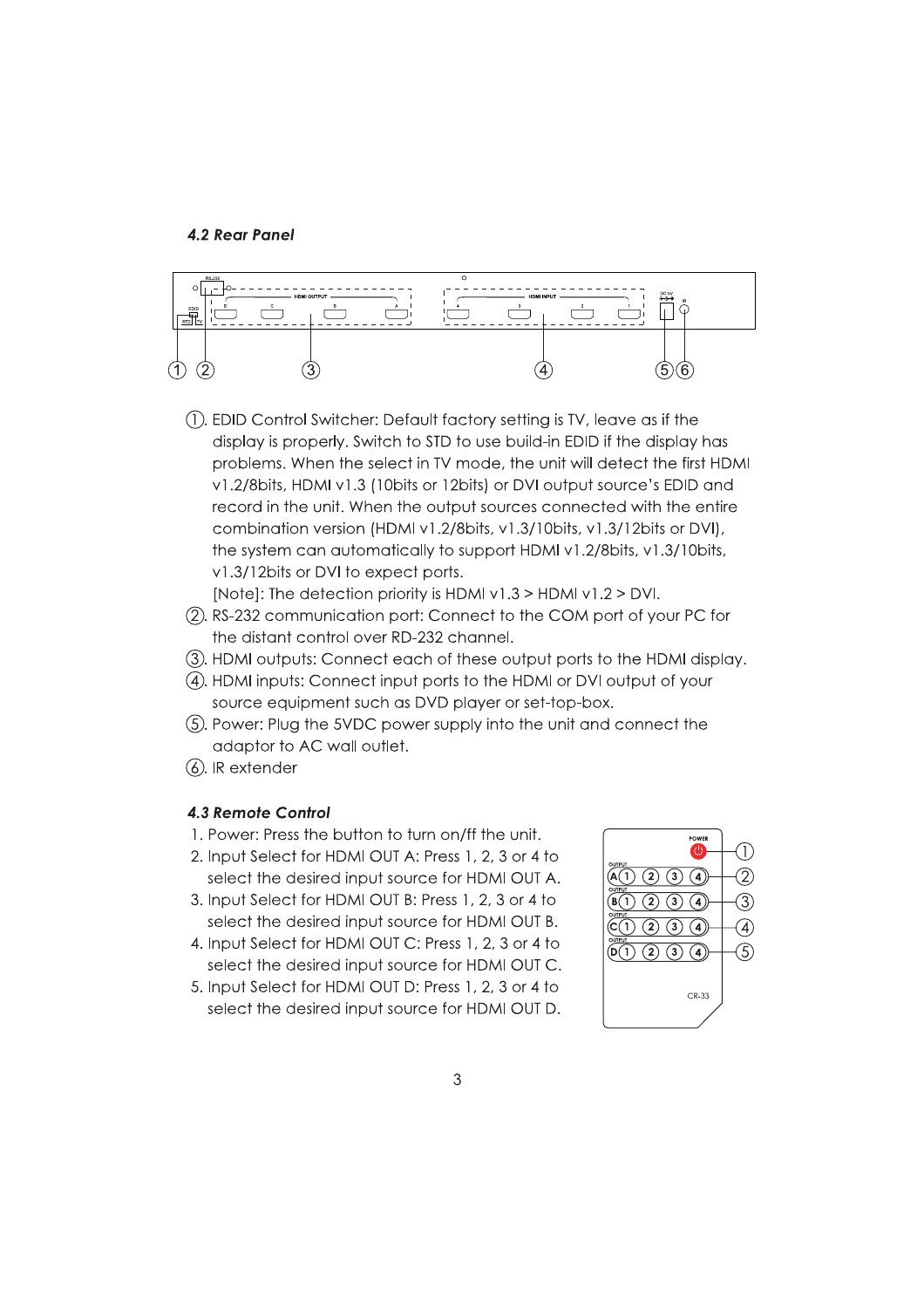#### 4.4 RS-232 Protocol 4.4.1 Pin Definition

| CMLUX-44S    |                 |  |
|--------------|-----------------|--|
| <b>PIN</b>   | Definition      |  |
|              | NC              |  |
| $\mathbf{2}$ | Tx              |  |
| 3            | Rx              |  |
|              | NC              |  |
| 5            | <b>GND</b>      |  |
| K            | <b>NC</b>       |  |
|              | NC              |  |
| 8            | NC              |  |
| ∩            | $\overline{NC}$ |  |

| <b>Remote Control Console</b> |            |  |
|-------------------------------|------------|--|
| PIN                           | Definition |  |
|                               | <b>NC</b>  |  |
| $\mathbf{2}$                  | Rx         |  |
| 3                             | Tx         |  |
| 4                             | <b>NC</b>  |  |
| 5                             | <b>GND</b> |  |
| 6                             | NC         |  |
| 7                             | <b>NC</b>  |  |
| 8                             | <b>NC</b>  |  |
|                               | <b>NC</b>  |  |

\* RS-232 transmission format: Baud Rate: 9600 bps Data bit: 8 Bits Parity: None Stop Bit: 1 bit

4.4.2 Commands

| <b>COMMAND</b>     | <b>ACTIONPower Off (standby)</b> |
|--------------------|----------------------------------|
| POWER 00           | Power Off (standby)              |
| POWER 01           | Power On                         |
| PORT 11            | Output A select Input1           |
| <b>PORT 12</b>     | Output A select Input2           |
| <b>PORT 13</b>     | Output A select Input3           |
| <b>PORT 14</b>     | Output A select Input4           |
| <b>PORT 21</b>     | Output B select Input1           |
| <b>PORT 22</b>     | Output B select Input2           |
| <b>PORT 23</b>     | Output B select Input3           |
| PORT <sub>24</sub> | Output B select Input4           |
| <b>PORT 31</b>     | Output C select Input1           |
| <b>PORT 32</b>     | Output C select Input2           |
| PORT <sub>33</sub> | Output C select Input3           |
| PORT <sub>34</sub> | Output C select Input4           |
| PORT <sub>41</sub> | Output D select Input1           |
| <b>PORT 42</b>     | Output D select Input2           |
| PORT <sub>43</sub> | Output D select Input3           |
| PORT <sub>44</sub> | Output D select Input4           |

⇒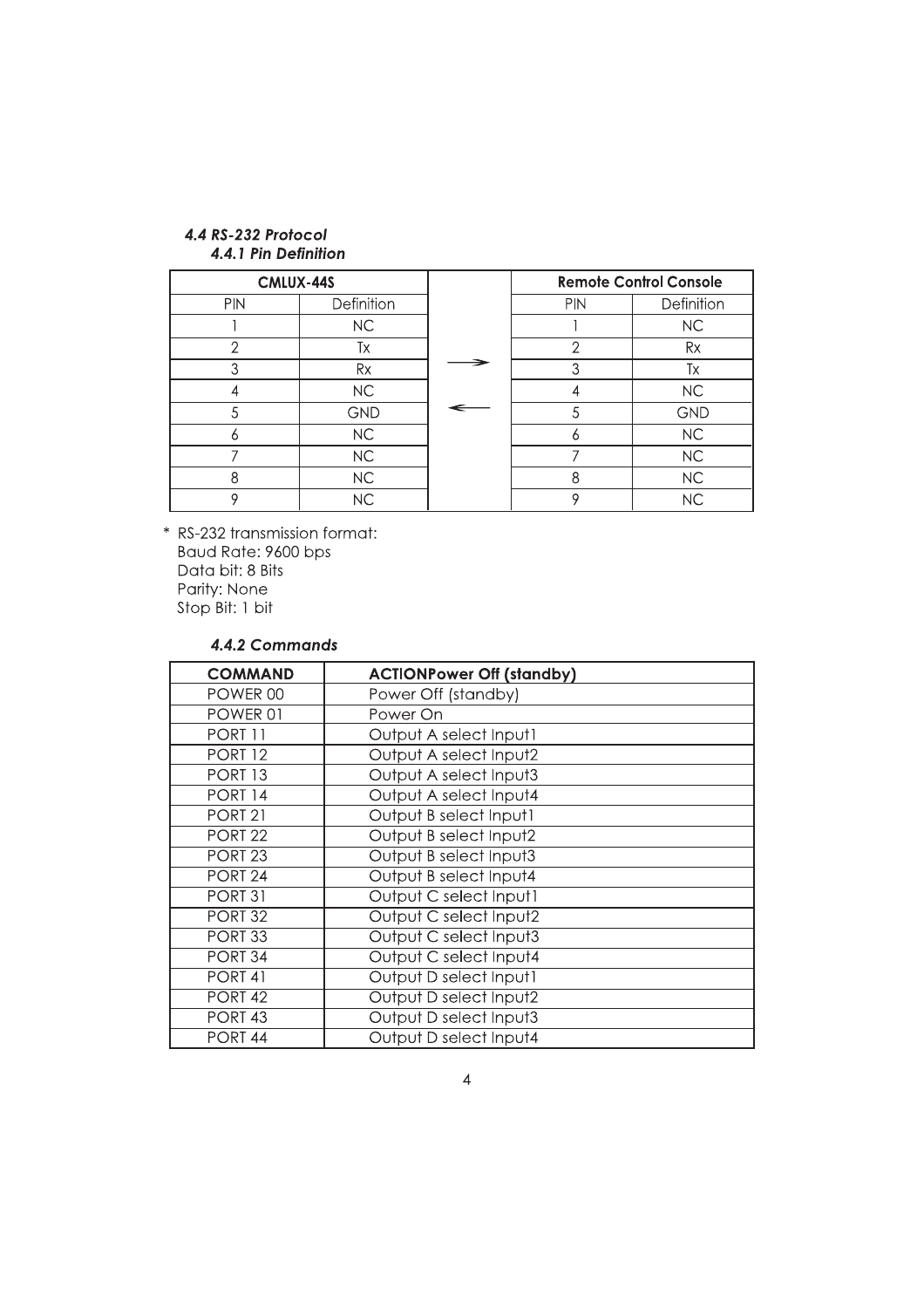# 5. Specifications

| Frequency bandwidth     | 2.25Gbps (single link)                         |
|-------------------------|------------------------------------------------|
| Input ports             | 4 x HDMI female ports,                         |
| Output ports            | 4 x HDMI female ports                          |
| Power Supply            | 5VDC/5A (US/EU standards, CE/FCC/UL            |
|                         | certified)                                     |
| Dimensions (mm)         | 438(W) x 175(D) x 49(H)                        |
| Weight(g)               | 3100                                           |
| <b>Chassis Material</b> | Metal                                          |
| Silk Skin Color         | Black                                          |
| Operating Temperature   | Operating from $0^{\circ}$ C ~ 48 $^{\circ}$ C |

# **6. Connection and Installation**